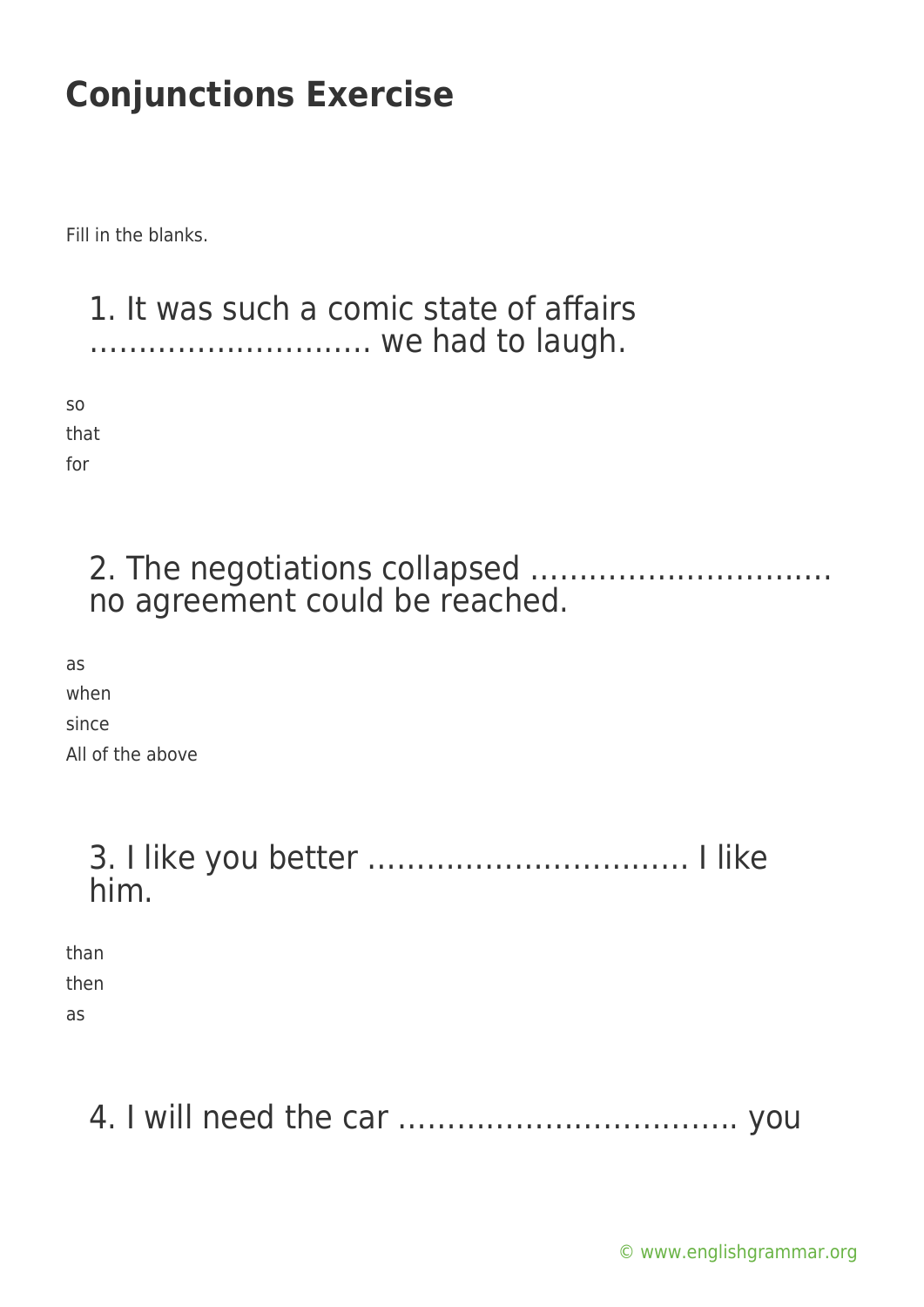## will have to hire a taxi.

so

then Either could be used here

### 5. 'I will be busy in the morning'. '………………………. I will come in the afternoon.'

So Then Either could be used here

### 6. Many things have happened ………………………….. we last met.

from since when

### 7. Janet can sing beautifully and …………………………… can her sister.

as

so

Either could be used here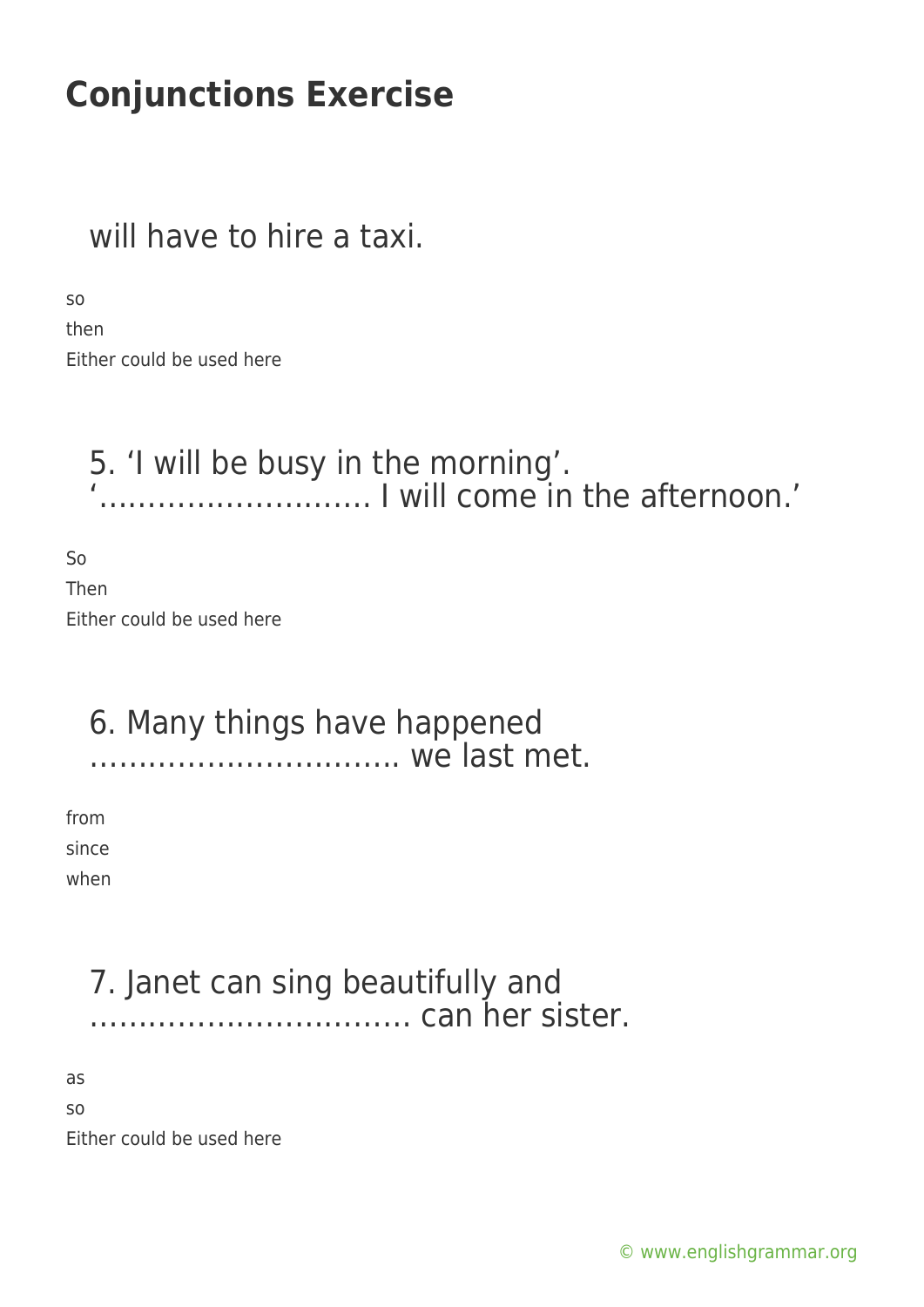#### 8. I scored good marks, …………………………….. I had not prepared for the exam.

even though even if even

#### 9. She says that she will come …………………………….. there is a bus strike next week.

even if even though even

### 10. Grievances cannot be addressed …………………………………. they are spoken about.

if

unless

without

## 12. She would rather dance ………………………… sing.

than